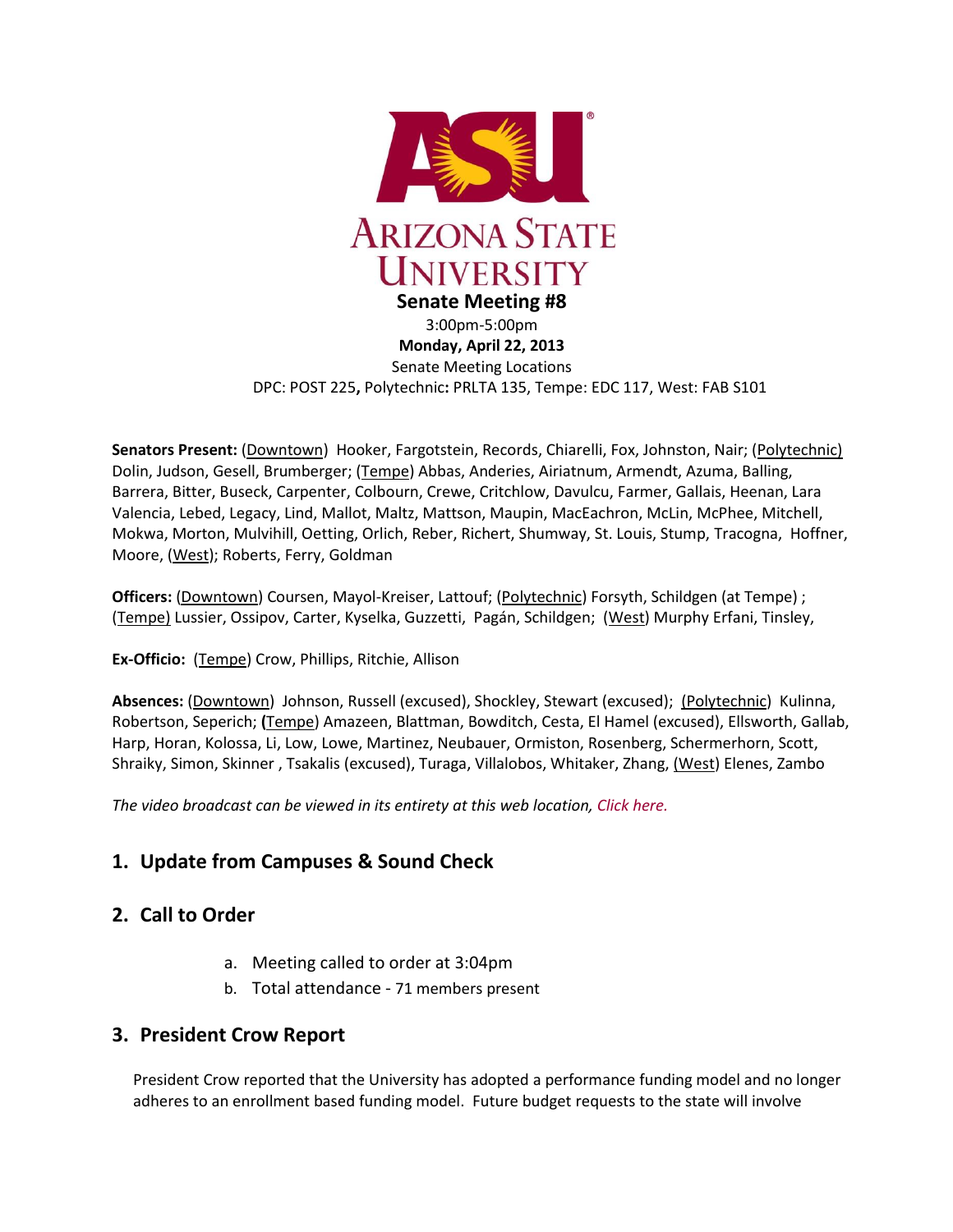performance or one-of-a-kind investment requests such as facilities and other infrastructure type requests. The FY 14 budget request will have funding and an allocation model for performance, and include substantial request for capital investments. The one-time request will in part fund research infrastructure, expansion of the university's technology foundation and classroom facilities. Key metrics for increasing future state funds are: retention, expansion of graduate programs, access, online programs, progress toward goals from ABOR, etc.

The semester is closing in a good position with a 3 % merit pool for salary adjustments applied across the university. President Crow confirmed that future salary adjustments will be based solely on merit.

Senator Kostelich commented that a couple math students won NSF awards and indicated that these types of awards should receive more publicity. President Crow responded that ASU is super competitive, among the best universities. While ASU publicizes nearly everything, publicity is not as powerful as the faculty embracing the quality of the institution and the quality of the students at our institution.

# **4. UAC Report**

Mark Lussier stated that this was a productive year for the senate. Some examples of progress made are, ASU hosted the new PAC 12 Coalition and is now leading the group. As a result of a meeting with President Crow and his leadership team regarding the budget and raises last year, raises for ~30% of faculty/staff were implemented last July, which was a precursor to the current 3% salary enhancement pool. The UAC was also crucial in the recent creation of the Provost budget committee in which faculty have substantial representation.

Other accomplishments include passing a tobacco-free campus resolution. IT security language was revised with the revisions occurring in ACD-125. The reaccreditation process is complete and involved substantial faculty input and involvement. A revision of the University Senate Constitution and Bylaws was addressed and is presented to the senate as a first read. Service related problems with the Downtown campus bookstore were resolved. The textbook pledge presented by students advocating for inexpensive textbook options was rejected by UAC because it seemed intrusive on faculty.

# **5. Old Business**

**a. CAPC** Consent agenda motions & new course proposals found in Appendix A

Senate **[Motion 2013-43](http://usenate.asu.edu/node/4512)** Request from the Herberger Institute for Design and the Arts–Office of the Dean for the establishment of a graduate certificate- Socially Engaged Practice in Design and the Arts

- Senate **[Motion 2013-44](http://usenate.asu.edu/node/4513)** Request from the Herberger Institute for Design and the Arts–School of Theatre and Film -for the establishment of an undergraduate certificate- Arts Entrepreneurship
- Senate **[Motion 2013-45](http://usenate.asu.edu/node/4514)** Request from the Herberger Institute for Design and the Arts–for the reorganization of an academic unit- Merger of the School of Theatre and Film and the School of Dance - into the School of Film, Dance and Theatre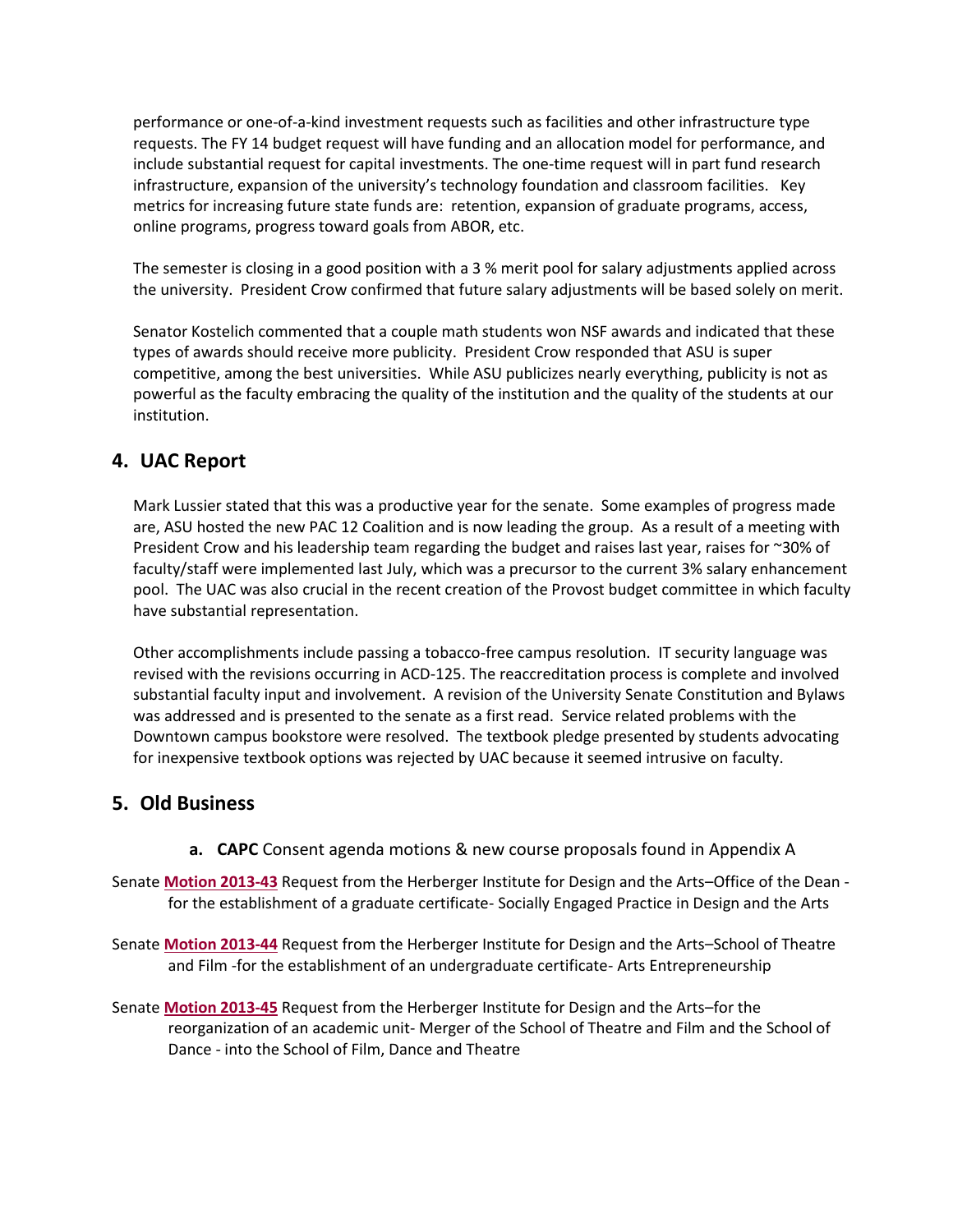- Senate **[Motion 2013-46](http://usenate.asu.edu/node/4515)** Request from the Herberger Institute for Design and the Arts–for the establishment of an undergraduate certificate- Socially Engaged Practice in Design and the Arts
- Senate **[Motion 2013-47](http://usenate.asu.edu/node/4516)** Request from the College of Technology and Innovation– School of Engineering– for the establishment of an undergraduate degree- BS in Manufacturing Engineering
- Senate **[Motion 2013-48](http://usenate.asu.edu/node/4517)** Request from the College of Health Solutions; College of Liberal Arts and Sciences for the change in an academic unit-Department of Speech and Hearing Science from the College of Liberal Arts and Sciences to College of Health Solutions

**Final Votes Recorded: 57=Yes 0=No 1=Abstain Senate Motion 2013/43-48 and all new course proposals were approved**

### **6. New Business**

**a. UAC Motions** 

Senate **[Motion 2013-49](http://usenate.asu.edu/node/4525)** Empowering the University Academic Council to act on behalf of the senate over the 2013 summer break.

#### **A motion was made to suspend rules requiring two readings, results were 58=Yes 4=No 3=Abstain**

The motion passes and the rules were suspended for 2013-49. No discussion on this motion occurred and it was brought to a vote:

> **Final Votes Recorded: 59=Yes 4=No 2=Abstain Senate Motion 2013-49 was approved**

Senate **[Motion 2013-50](http://usenate.asu.edu/node/4526)** Resolution supporting in-state tuition for dreamers

#### **A motion was made to suspend rules requiring two readings, results were 61=Yes 5=No 1=Abstain**

The motion passes and the rules were suspended for 2013-50. No discussion on this motion occurred and it was brought to a vote:

> **Final Votes Recorded: 58=Yes 3=No 5=Abstain Senate Motion 2013-50 was approved**

Senate **Motion [2013-54](http://usenate.asu.edu/node/4532)** Changes to Article I, II and III of the University Senate Constitution

This motion was presented by the Constitution and Bylaws Task Force and will receive a vote at Senate meeting # 1 in the fall 2013 semester.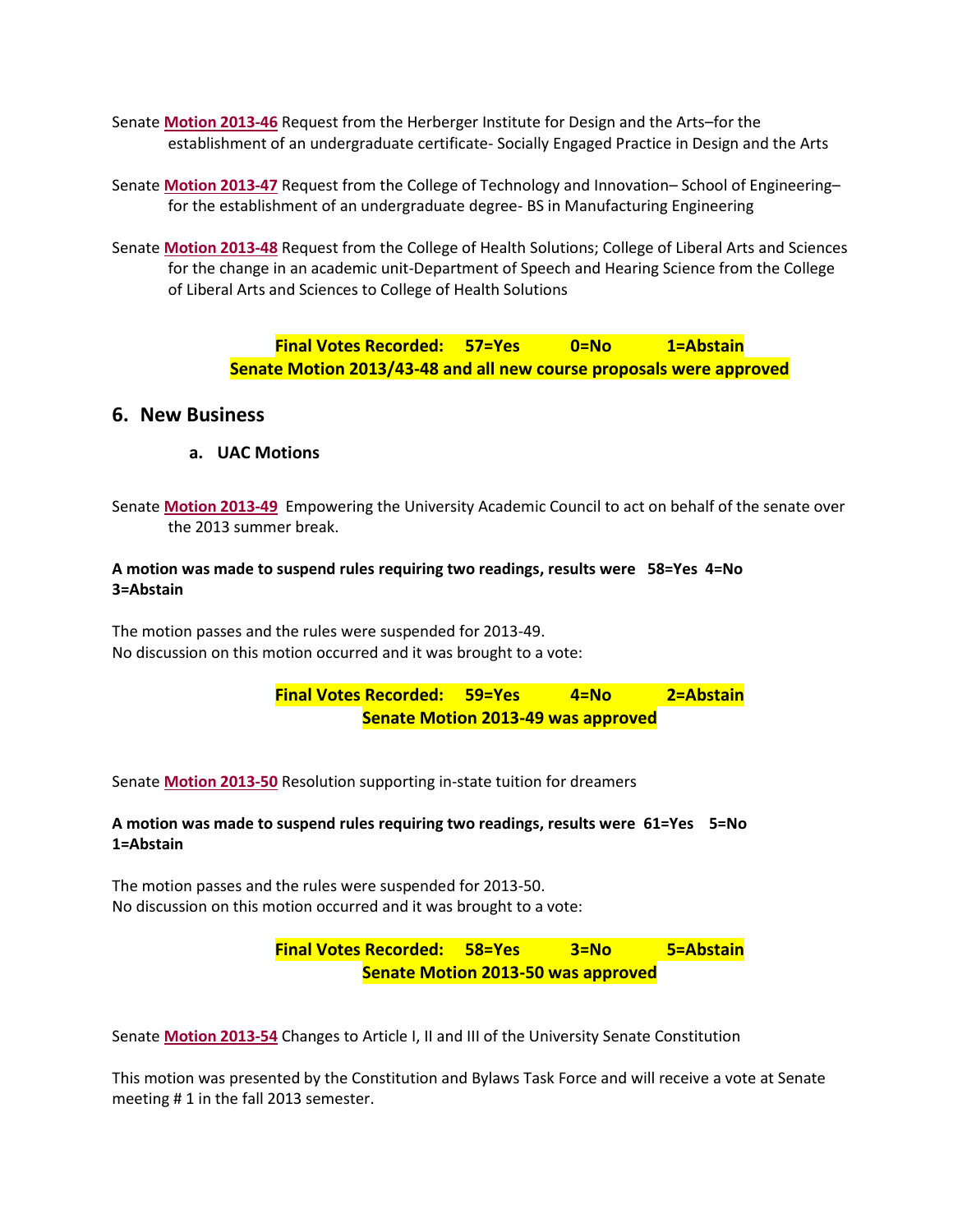### **b. CAPC Motions**

- Senate **[Motion 2013-51](http://usenate.asu.edu/node/4529)** Request from the College of Technology and Innovation-Department of Engineering-for the establishment of a graduate degree-MS in Manufacturing Engineering.
- Senate **[Motion 2013-52](http://usenate.asu.edu/node/4528)** Request from the College of Technology and Innovation-Department of Engineering-for the disestablishment of an undergraduate degree-BS in Mechanical Engineering **Technology**
- Senate **[Motion 2013-53](http://usenate.asu.edu/node/4527)** Request from the College of Technology and Innovation-Department of Engineering-for the disestablishment of an undergraduate degree-BS in Electronics Engineering **Technology**

### **Appendix B - CAPC Information Items only**

## **7. Committee Reports** All annual committee reports can be found **[clicking here](http://usenate.asu.edu/annualreport)**

- a. **Committee on Committees**-Chair Chris Kyselka reported that the assembly elections concluded and thanked several organizations that support the election process each year, as well as committee members for their work. She stated that in preparation for the staffing of university boards, committees and councils, the committee preference survey will be distributed to all faculty and AP's very soon and encouraged all to participate in this survey.
- b. **Student-Faculty Policy Committee**-Chair John Shumway reported that online course evaluations are affecting teaching evaluations. Units can opt for paper evaluations but have to cover costs of processing. Recommendations were made by the committee such as helping students complete them. Units should consider encouraging discussion on response rates as well as posting questionnaires to website. Another recommendation includes listing course evaluation timelines on the Academic calendar.
- c. **UAC Governance Model Task Force**-Chair Mirna Lattouf and committed looked at the current model, sister institution models as well as previously recommended models. The committee decided to maintain the current model that allows for campus representation. The committee did recommended looking at voting timelines for president of UAC as well as chair-elect to make sure someone is always coming forward ahead of time to facilitate smoother transitions.

## **8. Open Forum Topics:**

a. Senator Fargotstein inquired about the status of increasing classroom space on downtown campus. Provost Phillips responded that her office is looking at classes and the sized that are needed. They are working as fast as possible.